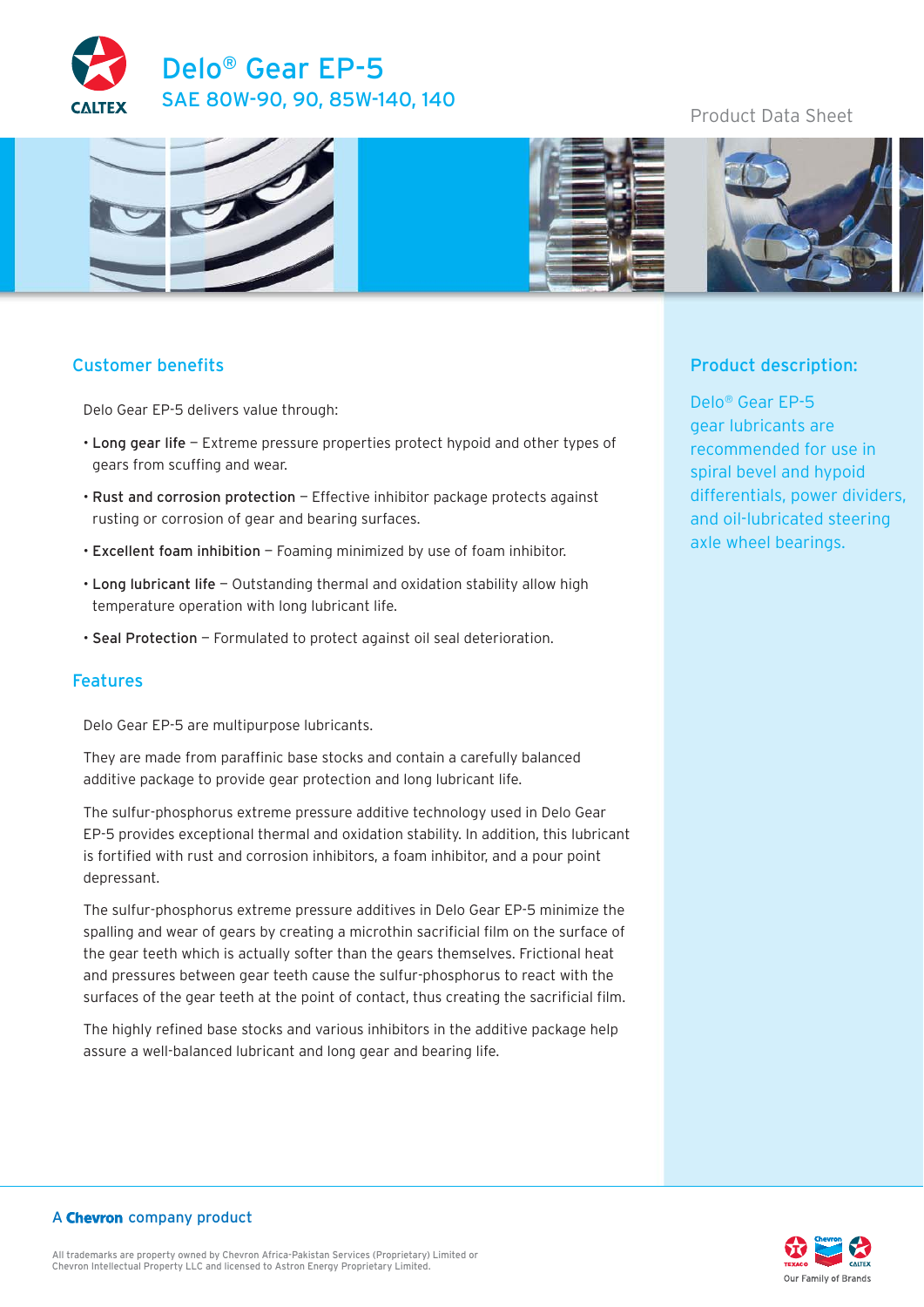



## Applications

Delo Gear EP-5 are recommended for use in spiral bevel and hypoid differentials, power dividers, and oil-lubricated steering axle wheel bearings.

Their multiviscosity characteristics allow their use in equipment operating over a broad ambient temperature range. This means good cold flow properties and gear protection.

Delo Gear EP-5 are approved for:

- SAE J2360 (formerly known as MIL-PRF-2105E, SAE 80W-90 and 85W-140)
- Volvo 97321
- SAE 80W-90 (Approval Nr. 97321-04)
- SAE 90 (Approval Nr. 97321-02)
- SAE 85W-140 (Approval Nr. 97321-06)

Delo Gear EP-5 meet the requirements of:

- API Service Categories MT-1 and GL-5
- Mack GO-J (SAE 80W-90, 85W-140)